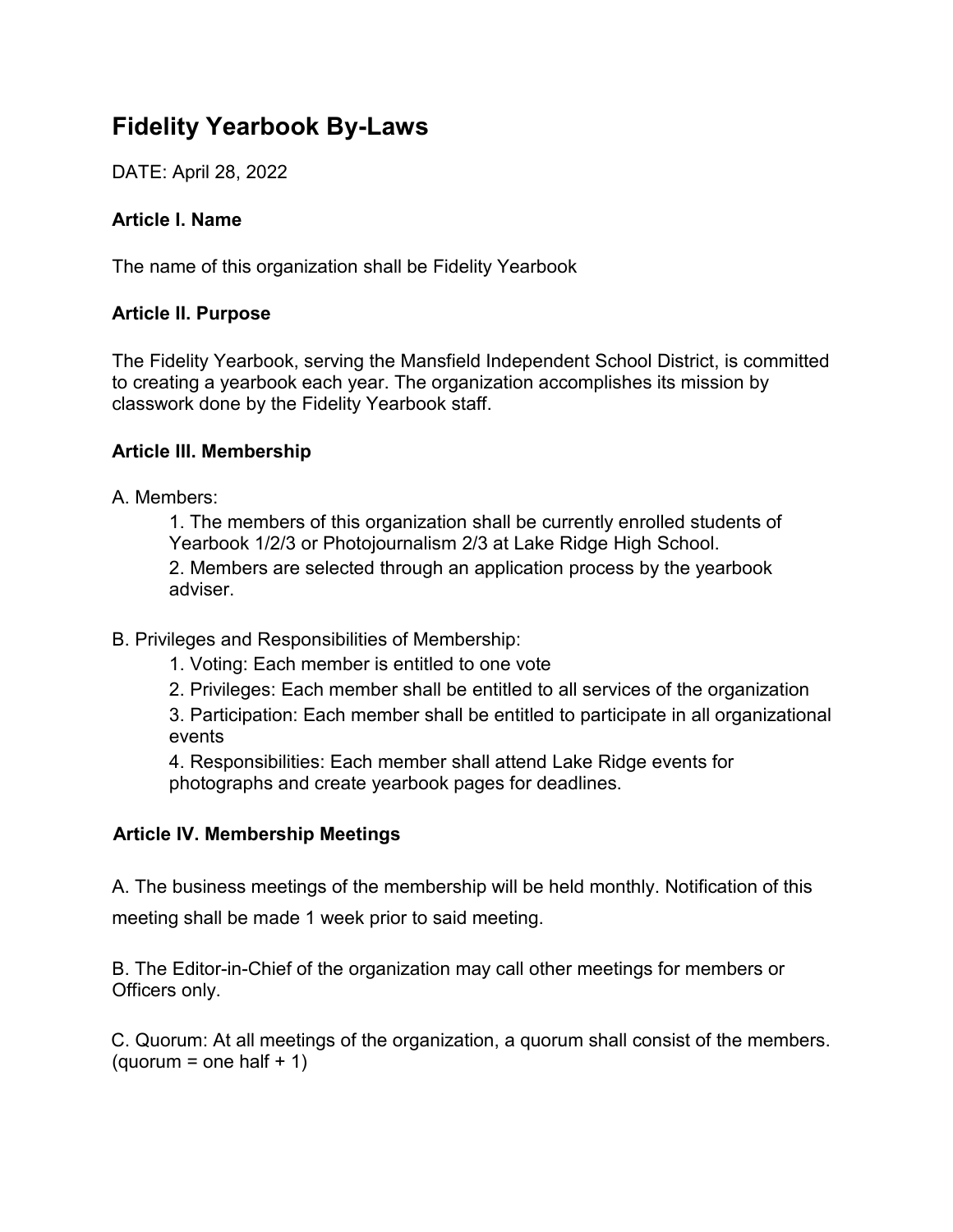## **Article V. Officers**

A. Titles:

Fidelity Yearbook may have the following officers elected from the current membership:

- 1. Editors-in-Chief
- 2. Photo Editors
- 3. Copy Editors
- 4. Design Editors
- 5. Business Editors
- 6. Section Leaders
- 7. President and Vice President
- 8. Secretary and Treasurer
- 9. Adviser
- 10. Others as needed

B. Qualifications:

1. The Editor-in-Chief shall have been appointed to the organization and serve during the current school year.

2. The other officers must be current members of the organization.

C. Duties of Officers:

1. The Editors-in-Chief shall work closely with the Adviser to manage all aspects of producing the yearbook.

2. The Photo Editors shall manage photo organization, photo assignments, and all things related to publishing photos in the yearbook; and assist the Editors-in-Chief and Adviser where needed.

3. The Copy Editors shall manage copy organization, story assignments, and all things related to publishing names and all copy in the yearbook; and assist the Editors-in-Chief and Adviser where needed.

4. The Design Editors shall manage all the design pieces of the yearbook to make sure staff members design using rules established in class.

5. The Business Editors shall work closely with the Adviser to manage yearbook sales and marketing, contest submissions, as well as all finance and budget responsibilities of the organization, staff morale/celebrations, as well as staff and campus communications including social media posts via Twitter, Facebook, Instagram, etc. Adviser must approve all posts prior.

6. The Section Leaders shall manage all aspects of the pages in their assigned section in the book.

7. The President shall preside at all meetings and be responsible for appointing all standing, special, and ad-hoc committees; and shall perform such other duties as usually required of this office. The President of the organization shall be an ex-officio member of all committees. The Vice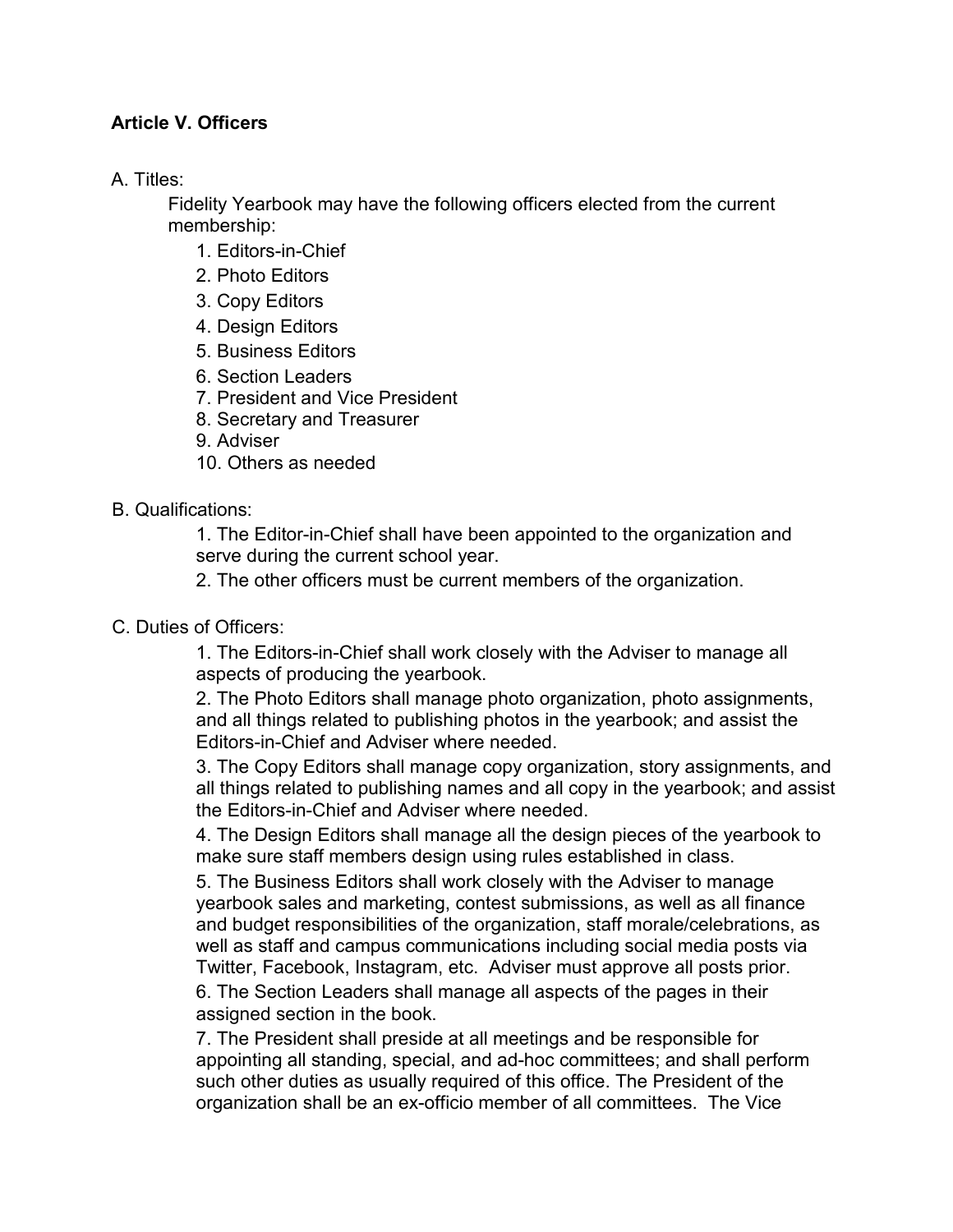President shall assist the President and take on the role of President when the President is absent or unable to do so.

8. The Secretary shall keep minutes. The Treasurer shall work with Business Editor and Adviser to keep documentation of all expenses and deposits.

9. The Adviser shall be in charge of the creation and operation of the entire yearbook and its finances.

10. All officers may sign PO requisition forms and meeting minutes.

D. Terms of Office:

Officers shall be appointed annually in the spring by the adviser. Each officer shall take office in June and serve a one-year term and may be re-elected consecutively to the same office for an additional one-year term.

## E. Vacancies and Removal

1. A vacancy in the office of the Editor-in-Chief shall be filled by the Assistant Editor or other Editor-in-Chief, unless he or she is unable to serve, at which time the vacancy shall be filled by the adviser. A vacancy in the office of the Assistant Editor shall be left vacant with the Editor-in-Chief delegating the duties of that position.

2. Any officer, including the Editor-in-Chief, may be removed from office or suspended from office by the adviser. Removal or suspension may be with or without cause. The person under consideration shall be given an opportunity to be heard with sufficient notice of the proposed removal or suspension. The person under consideration shall not be counted in determining the presence of a quorum not whether the required two-thirds vote has been obtained. Upon a vote of removal or suspension of the Editor-in-Chief, the Assistant Editor or other Editor-in-Chief shall preside at the meeting.

## **Article VI. Committees**

A. The President, subject to the approval of the organization, shall appoint such standing, special, or ad hoc committees as may be required in the by-laws, as he or she finds necessary. Committee Chairpersons shall be appointed by and responsible to the President.

B. A vacancy in a Committee Chairperson position shall be filled by appointment of the President of the organization with input from the outgoing Committee Chairperson.

## **Article VII. Parliamentary Authority**

The rules contained in Robert's Rules of Order, Revised, shall govern the organization in all cases to which they are applicable and in which they are not inconsistent with the bylaws or the special rules of order of the organization.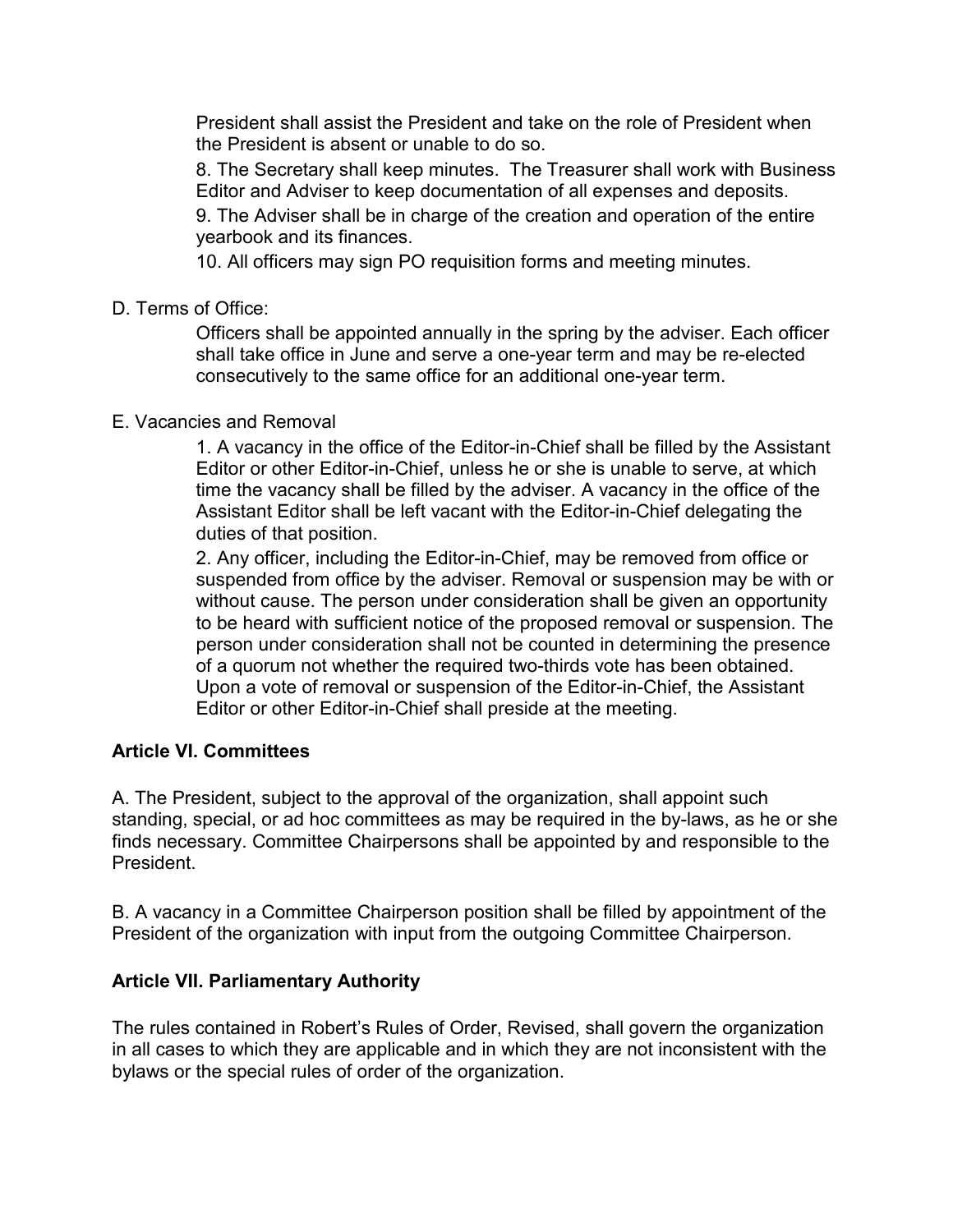#### **Article VIII. District Policies**

This organization shall abide by all applicable policies instituted by the Mansfield Independent School District.

#### **Article IX. Amendments**

These bylaws may be amended by a vote of two-thirds of the members of the organization present at any regular meeting or at a special meeting called for that purpose. The membership shall be notified of adopted bylaw amendments by the most feasible means.

#### **Article X. Scholarships (***Not MISD Multi-Scholarship***)**

In order to offer a scholarship, the organization must have clearly defined criteria for the scholarship, including the amount of the scholarship, selection criteria, and the method of the award. In addition, the membership must record in their minutes the approval of the scholarship nominee and amount to be awarded.

#### **Campus Scholarship Review Committee**

Each campus with student groups that award scholarships will convene a Campus Scholarship Review Committee.

#### **Members:**

Students enrolled in Yearbook 1/2/3 or Photojournalism 2/3 courses in 2022-2023 school year.

#### **Purpose:**

The Student Scholarship Committee is composed of campus leaders and tasked to ensure that scholarship recommendations from student groups are fair and comply with the bylaws of the student organization.

#### **Process:**

- 1. Any student group that offers a scholarship must have:
	- a. A clearly defined criteria for the scholarship spelled out in their bylaws